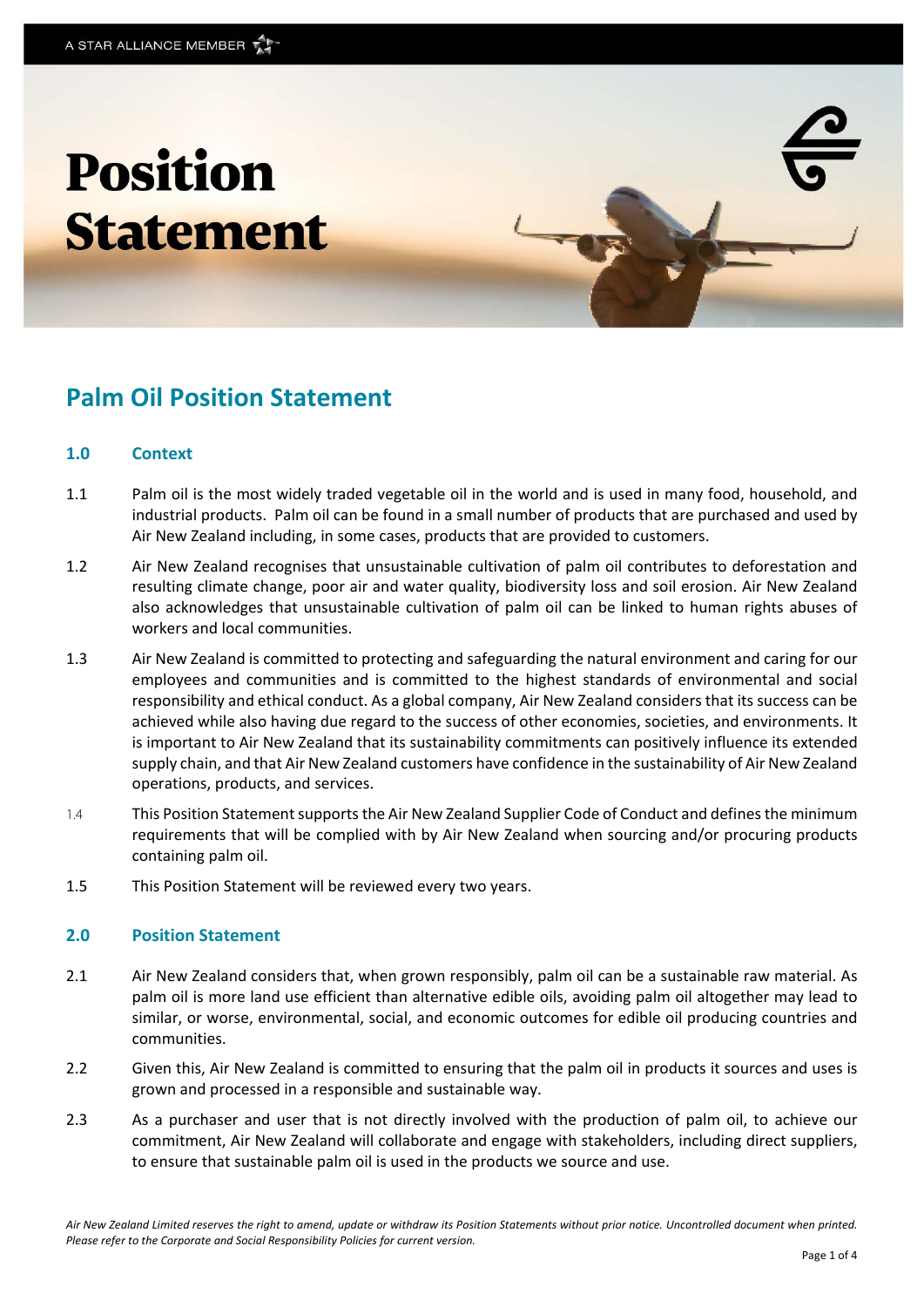2.4 Air New Zealand supports the position on palm oil set out by the Roundtable on Sustainable Palm Oil (RSPO). Air New Zealand considers that RSPO provides the most widely accepted global approach to developing and enforcing harmonised sustainability standards in palm oil production and processing. The RSPO principles for certification are set out below<sup>[1](#page-1-0)</sup>:

| <b>Planet</b>     | Protect, conserve, and enhance ecosystems and the environment<br>$\bullet$                                                                                                |
|-------------------|---------------------------------------------------------------------------------------------------------------------------------------------------------------------------|
| People            | Respect workers' rights and conditions<br>Respect community and human rights and deliver benefits<br>Support smallholder inclusion<br>$\bullet$                           |
| <b>Prosperity</b> | Optimise productivity, efficiency, positive impacts, and resilience<br>Operate legally and respect rights<br>$\bullet$<br>Behave ethically and transparently<br>$\bullet$ |

- 2.5 Air New Zealand's goal is to source 100 percent certified sustainable palm oil from RSPO certified sources. To achieve this goal, Air New Zealand is committed to working with its direct suppliers to ensure greater transparency over its supply chain and achieve a transition to 100 percent certified sustainable palm oil from RSPO certified sources by 2025.
- 2.6 Under current New Zealand regulations palm oil can be labelled using generic terms such as 'vegetable oil' in product ingredients listings. However, food manufacturers can voluntarily label palm oil, and Air New Zealand supports this, as well as the introduction of mandatory labelling.

# **3.0 Scope**

- 3.1 This Position Statement applies to all Air New Zealand procured products and materials that contain palm oil and are part of the following product and service categories:
	- i. Food & Beverage
	- ii. Facilities Cleaning Maintenance
	- iii. Inflight Consumables
	- iv. Aircraft Maintenance
- 3.2 For clarity, this Position Statement does not apply to sustainable aviation fuel (SAF). Air New Zealand has a separate SAF sustainability position.

# **4.0 Action Plan**

#### **4.1 Engagement and collaboration**

4.1.1 Air New Zealand is a Supply Chain Associate member of the RSPO. Air New Zealand will support, promote, and work towards the production, procurement and use of sustainable palm oil, in line with the RSPO Code of Conduct for Supply Chain Associates.

#### **4.2 Traceability and certification**

*Food and Beverage supply chain*

4.2.1 In 2022 and 2023, the Action Plan shall focus on generating greater transparency and understanding as to the existence of palm oil in the Food & Beverage category of Air New Zealand's supply chain.

<span id="page-1-0"></span> $\overline{\phantom{a}}$ <sup>1</sup> https://www.rspo.org/resources/certification/rspo-principles-criteria-certification

Air New Zealand Limited reserves the right to amend, update or withdraw its Position Statements without prior notice. Uncontrolled document when printed. *Please refer to the Corporate and Social Responsibility Policies for current version.*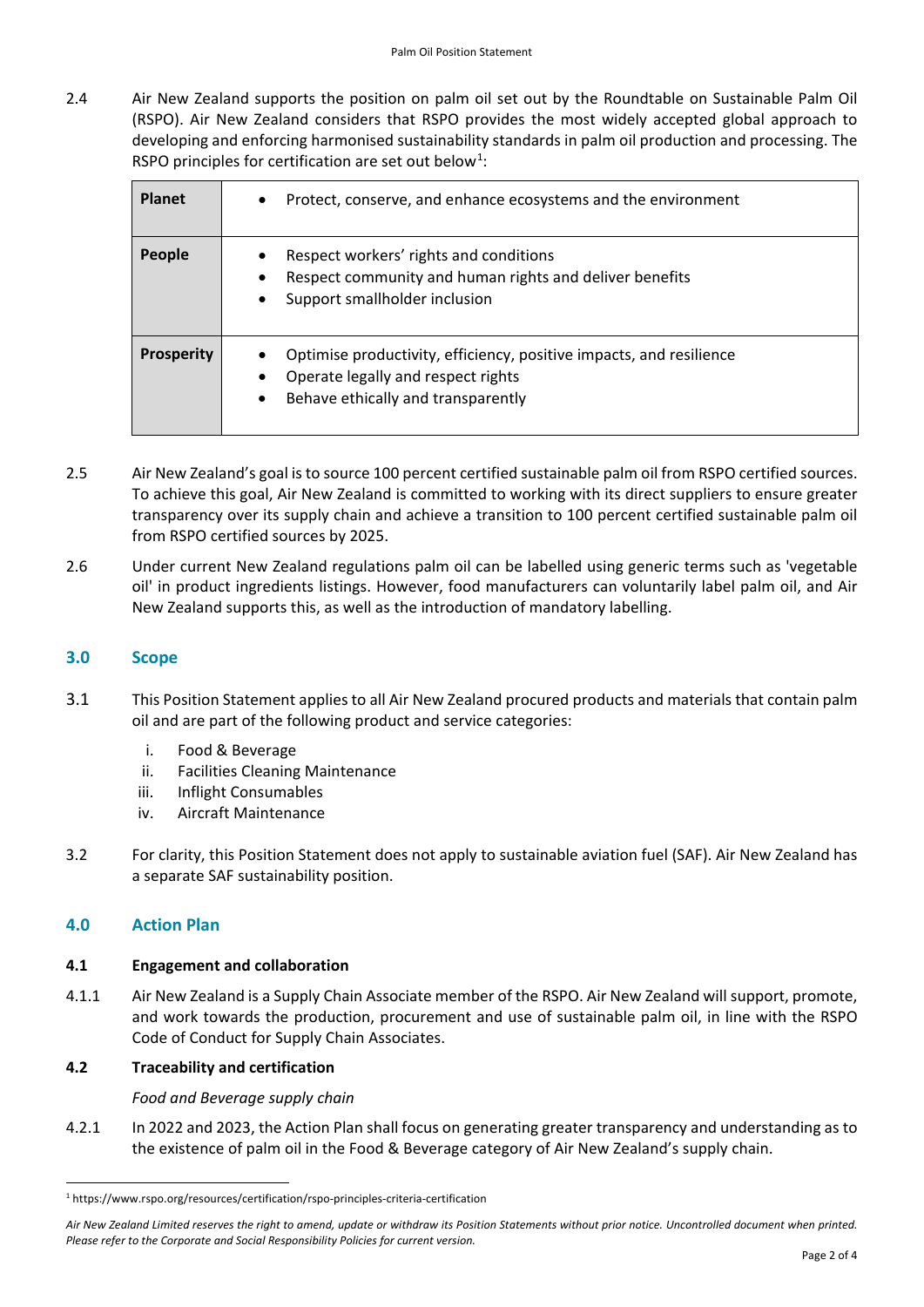- 4.2.2 To achieve this, Air New Zealand shall engage with its direct Inflight and Lounge Caterers and general food suppliers to identify and map products sourced on behalf of Air New Zealand that contain palm oil in their supply chain. Air New Zealand will work with each Food and Beverage category supplier to achieve the following milestones:
	- i. By Dec 2022: Individual palm oil audit plans in place for each supplier
	- ii. By Dec 2023: Individual audits completed to identify palm oil in each supplier's supply chain in accordance with that supplier's individual audit plan, by the end of CY 2023

# *Other supply chains*

- 4.2.3 At the conclusion of this work program and on the revision of this Position Statement, Air New Zealand will look to:
	- i. Develop a programme of work across other service category suppliers who source products and materials on behalf of Air New Zealand and/or as part of their managed services to map palm oil, ensuring only certified sustainable palm oil is sourced from credible organisations
	- ii. Work with direct suppliers of products and materials containing palm oil to ensure only RSPO fully certified sustainable palm oil that is sourced from credible organisations is used for or in the production of products supplied to Air New Zealand, in line with the airline's 2025 goal set out at clause 2.5
- 4.[2](#page-2-0).4 In 2022, Air New Zealand undertakes to investigate the opportunity to purchase RSPO credits<sup>2</sup> to cover uncertified or unsegregated palm oil supply identified in its supply chain.

# 4.3 **Monitoring and reporting**

- 4.3.1 Air New Zealand shall continue to communicate its commitment to sourcing sustainable palm oil through open and transparent engagement to customers, suppliers, sub-contractors, and wider value chains where appropriate.
- 4.3.2 Air New Zealand shall report on progress against this action plan on an annual basis.

# 4.4 **Third party expectations (of direct suppliers of products containing palm oil)**

- 4.4.1 Air New Zealand continues to engage with its suppliers to introduce the expectations outlined in this Position Statement, and to create joint action plans to deliver on these. It is standard practice for all new supplier contracts to contain a Palm Oil Schedule, reflecting the provisions and requirements of this Position Statement. In the case of existing contracted suppliers, it is common practice for the Palm Oil Schedule to be included at the time of any contract amendments.
- 4.4.2 Suppliers of products containing palm oil are expected to meet the provisions of this Position Statement, in addition to ensuring compliance with the Air New Zealand Supplier Code of Conduct.
- 4.4.3 Suppliers of products containing palm oil are expected to work purposefully towards achieving Air New Zealand's palm oil certification and traceability requirements.
- 4.4.4 If a supplier of products containing palm oil is unable to meet the expectations outlined in this Position Statement, Air New Zealand will work with them to develop an action plan with time-bound commitments.

# **5.0 Related Documents**

[Supplier Code of Conduct](https://p-airnz.com/cms/assets/NZ/PDFs/air-nz-supplier-code-of-conduct.pdf)

# **6.0 Version History**

<span id="page-2-0"></span> $\overline{\phantom{a}}$ <sup>2</sup> An RSPO Credit is proof that one ton of certified palm oil was produced by an RSPO certified company or independent producer and has entered the global palm oil supply chain. By purchasing credits, buyers encourage the production of certified sustainable palm oil.

Air New Zealand Limited reserves the right to amend, update or withdraw its Position Statements without prior notice. Uncontrolled document when printed. *Please refer to the Corporate and Social Responsibility Policies for current version.*